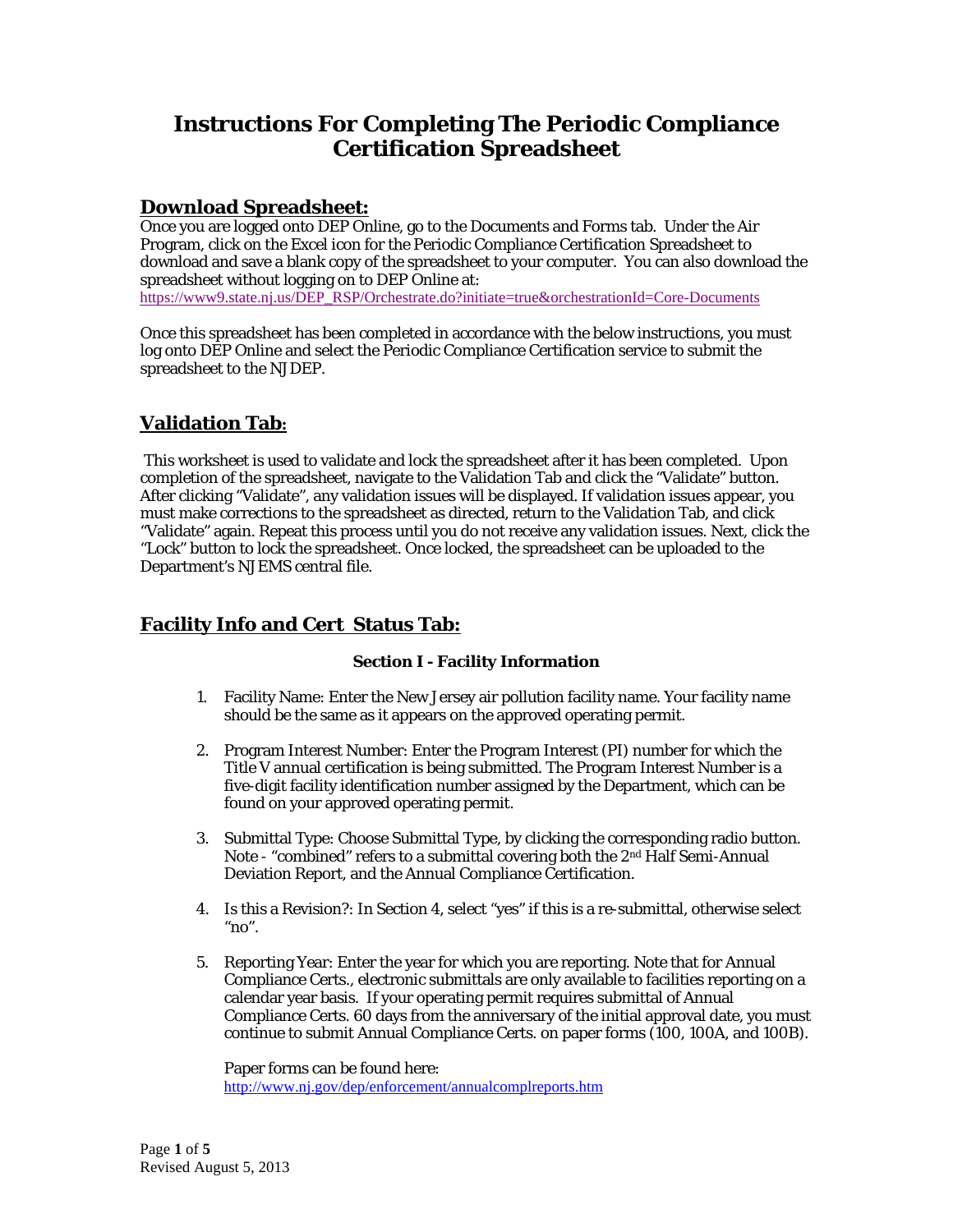- 6. Due Date: This field should auto-populate based on your previous selections.
- 7. Reporting Period: These fields should auto-populate based on your previous selections.

#### **Section II - Compliance Certification Statement**

**Semi-Annual Deviation Reports**: Choose selection "f".

**Annual Compliance Certifications**: Compliance Status for the Reporting Period. Click the radio button corresponding to the statement indicating the facility's status for the reporting period. Read all five statements thoroughly and choose the one that best reflects the facility's compliance throughout the reporting period. If your facility did not comply with all applicable requirements in the operating permit continuously throughout the reporting period, regardless if the facility has returned to compliance, DO NOT select statement "a".

## **Continuous Compliance Summary Tab - Section IIIa Summary of Facility and Emission Unit Compliance Status:**

This Section is used to document the compliance status of all Emission Units/Batch Processes during the reporting period.

#### **Annual Compliance Certs. and Combined 2nd Half Semi-Annual Deviation Report/Annual Compliance Certs.:**

- 1. Permit Activity ID: Enter the Permit Activity ID. This ID is listed on your approved operating permit and consists of the letters "BOP" followed by 5 digits. i.e. "BOP080001". Note that you may have had more than one Operating Permit in effect during the period for which you are reporting. If this is the case, all Permit Activity IDs in effect during the reporting period must be listed.
- 2. Emission Unit/Batch Process: Section IIIa must include each Subject Item included for each Operating Permit that was in effect during the reporting period.

Under this column, fill in each Subject Item listed in the associated operating permit. Enter only one Subject Item per row. For each Subject Item you will be certifying compliance for all requirements listed under that Unit. If you have any insignificant Sources (IS) with requirements, you must also list them in this section. Note: You don't have to list each step for Batch Process, but the certification does include all step requirements.

3. Continuous Compliance During Reporting Period:

You must select Continuous Compliance for each Subject Item for which you are certifying continuous compliance by using the dropdown menu to select "yes" or "no" to indicate whether or not the Subject Item was in continuous compliance during the reporting period.

#### **Semi-Annual Deviation Reports:**

Section IIIa is optional for Semi-Annual Deviation Report submittals. If you wish to list Emission Unit/Batch Process information for Subject Items in a semiannual deviation report, please see above instructions for Annual Compliance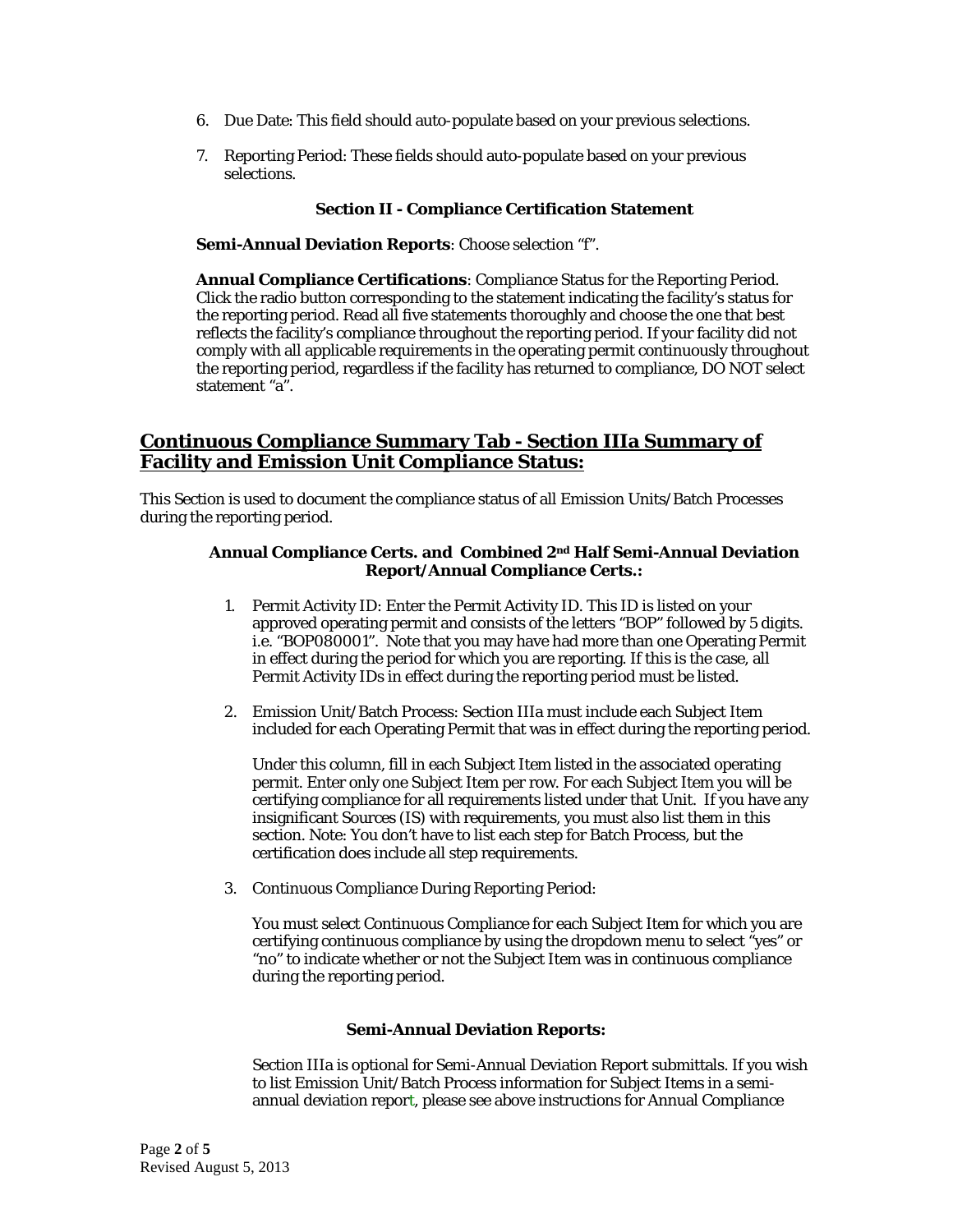Certs., and Combined 2nd Half Semi-Annual Deviation Report/Annual Compliance Certs. Otherwise this section can remain blank.

## **Deviation Compliance Summary Tab - Section IIIb Summary of Facility and Emission Unit Compliance Status:**

This section is used to enter details of deviations that occurred during the reporting period.

- 1. Permit Activity ID: Permit Activity ID: Enter the Permit Activity ID associated with the requirement for which you are reporting a deviation. This ID is listed on your approved operating permit and consists of the letters "BOP" followed by 5 digits. i.e. "BOP080001". Note that you may have had more than one Operating Permit in effect during the period for which you are reporting.
- 2. Subject Items(s): Use these columns to enter the Subject Item(s) from the Operating Permit for the deviation(s) you are reporting.
- 3. Requirement Reference #: Enter the referenced # for the deviation(s) you are reporting.
- 4. Requirement Type: Select the requirement type for the deviation(s) you are reporting.
- 5. Description: Briefly describe the deviation.
- 6. Compliance Status at the End of the Reporting Period: Select "In" or "Out" to indicate compliance status at the end of the reporting period with regard to the deviation(s).
- 7. Was this Deviation Intermittent or Continuous Throughout the Reporting Period?: If the deviation was ongoing throughout the entire reporting period select "continuous". Otherwise select "intermittent".
- 8. Deviation Notification/Department Response Status: Note more than one selection may apply, user can select multiple items from the drop-down menu.

Compliance Report: Select "Compliance Report" if you have previously submitted information relative to the deviation to the Department in a compliance report. (i.e. EEMPR). If "Compliance Report" is selected, you will be required to add information under the column labeled "Compliance Report Type". Note that if "Compliance Report" is selected, Columns "P" (Recurring Deviation of Requirement) through "X" (Comments) on this Tab are optional.

DEP Addressed with ENF Action: Select "DEP Addressed with ENF Action" if you have received an enforcement action (i.e. NOV, AONOCAPA) from the Department for the deviation you are reporting. If "DEP Addressed with ENF Action" is selected, you will be required to enter the EA Activity Number under the column labeled "Enforcement Action Activity Number"

Notification: Select "Notification" if you have previously notified the Department of the deviation. If Notification is selected, the user will be required to enter the CC# or reported date under the column labeled "Communication Center Notification Number or Reported Date".

9. Compliance Report Type: If "Compliance Report" was selected under the "Deviation Notification/Department Response Status" column, you are required to enter information in this field. Use this field to specify the type of report the deviation was reported under (i.e. EEMPR).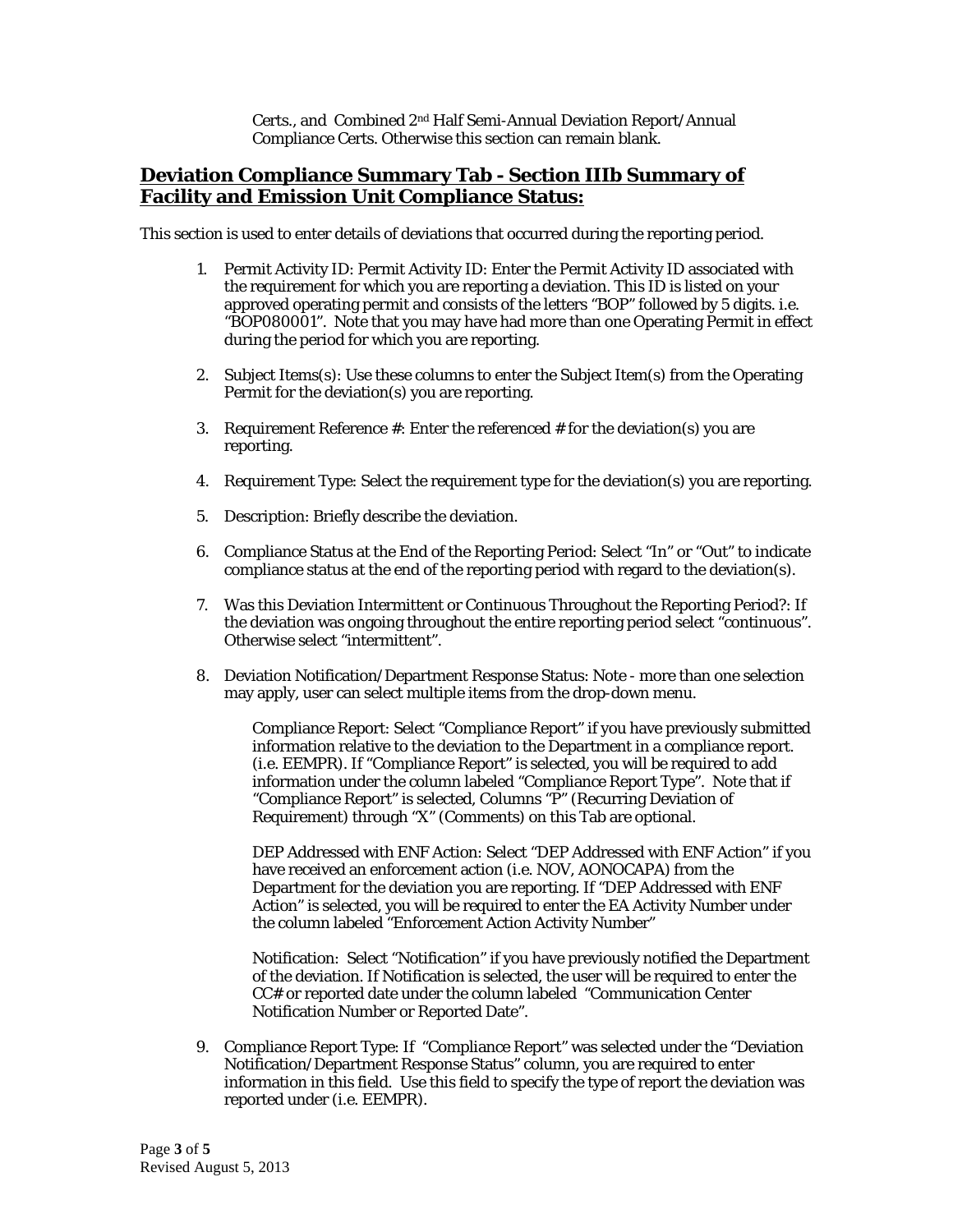- 10. Enforcement Action Activity Number: If "DEP Addressed with ENF Action" was selected under the "Deviation Notification/Department Response Status" column, you are required to enter information in this field. Use this field to enter the EA# (i.e. PEA080001).
- 11. Communication Center Notification Number or Reported Date: If "Notification" was selected under the "Deviation Notification/Department Response Status" column, you are required to enter information in this field. If notification was made through the DEP Hotline (1-877-WARNDEP), enter the communication center number here (i.e. 08-11-04-1234-32). If notification was made by other means (i.e. calling the field office directly), enter the date that the deviation was reported to the Department. The Comments section can be used to describe the method of notification if needed. Note - the DEP Hotline is the preferred method of notifying the Department regarding deviations.
- 12. Recurring Deviation of Requirement: If the deviation occurred on multiple dates throughout the reporting period select "yes". Otherwise select "no".
- 13. List all Deviation Dates or Date Ranges: If you selected "yes" under "Recurring Deviation of Requirement", you must list the dates or date ranges on which the deviation occurred. Otherwise this column is optional.
- 14. Deviation Discovery Date: Enter the date on which you first became aware of the deviation.
- 15. Affirmative Defense Requested?: Select "yes" or "no" to indicate whether or not you asserted affirmative defense to liability for the deviation.
- 16. Did the Deviation Result in Excess Emissions? Select "yes" or "no" to indicate whether or not the deviation resulted in excess emissions.
- 17. Estimate the Amount of Emissions Below: Select contaminant as appropriate. If excess emissions can be calculated, fill in the approximate amount of excess emissions in lbs.
- 18. Describe the steps taken to correct the problem: Enter text in this field as appropriate.
- 19. Comments: Enter comments as appropriate.

### **Printing for submittal to EPA**

To print the spread sheet deviations tab for submittal of a paper copy of the Annual Certification to EPA:

- 1. In My Workspace, in the My Services Submitted section, Click on the icon in the Summary column for the Annual Certification service you wish to print.
- 2. Select Printer Friendly version link, this will bring up a printable version of the two part Certification. Print this page and sign next to your name for both certifications. After printing close the printer friendly webpage.
- 3. In the Service Summary Page, while holding the CTRL key click the link under the Specific Registration Information to upload the spreadsheet. Continue holding down the CTRL key until the pop-up appears. You may have to hold down the CTRL key while selecting open or save on the pop up window.